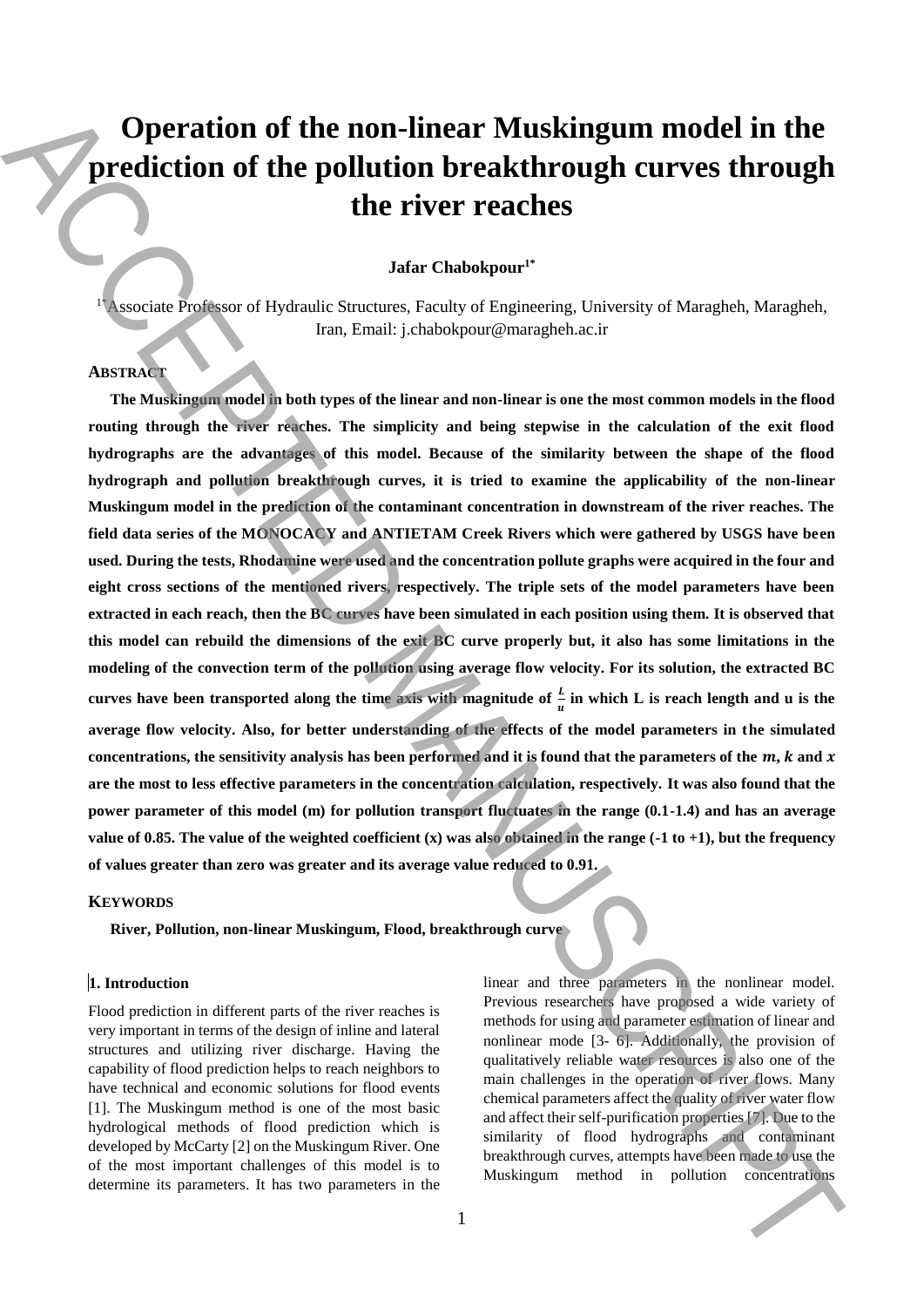prediction through the river reaches. In the current study, it was tried to examine the accuracy of Muskingum model in concentration prediction through the different parts of the river reaches.

#### **2. Materials and Methods**

#### **2.1. Model Definition**

Generally, the linear Muskingum model is represented by continuity and storage relationships according to Eqs. (1- 2) through the natural rivers.

$$
\frac{dS_t}{dt} = I_t - Q_t
$$
\n
$$
S_t = k \left[ xI_t + (1 - x)Q_t \right]
$$
\n(1)

In which,  $S_t$  water storage through the river channel at time t,  $I_t$  and  $Q_t$  are the inflow and outflow to the river reach, respectively.  $k$  is the storage parameter of the reach, and  $x$  is the weighted coefficient.

The linear Muskingum model is usually less accurate in predicting floods; Therefore, the nonlinear Muskingum model (Eq. 3) is used to increase the estimation accuracy.

$$
S_t = k \left[ xI_t + (1-x)Q_t \right]^m \tag{3}
$$

Where, m is a power parameter that defines the degree of nonlinearity of the river reach.

To estimate the output flow, Eq. 3 is rewritten and presented as Eq. 4 based on the output flow.

$$
Q_t = \left(\frac{1}{1-x}\right) \left(\frac{S_t}{K}\right)^{\left(\frac{1}{m}\right)} - \left(\frac{x}{1-x}\right)I_t
$$

Also, by rewriting the continuity relationship (Eq. 1 and Eq. 4), Eq. 5 is obtained for the storage rate through the river reach.

$$
\frac{\Delta S_t}{\Delta t} = -\left(\frac{1}{1-x}\right) \left(\frac{S_t}{K}\right)^{\left(\frac{1}{m}\right)} + \left(\frac{1}{1-x}\right) I_t
$$
\n<sup>(5)</sup>

Where  $\frac{\Delta S_t}{\Delta t}$  $\frac{\partial C_t}{\partial t}$  is equal to the rate of change of storage,  $\Delta S_t$ is the flow storage change, and  $\Delta t$  time interval which is based on the concepts of the kinematic wave must be greater than  $2kx$ .

In this study, to rewrite the flow parameters based on the input and output concentration parameters, Eqs. 1-5 have been rewritten by replacing  $\mathit{CI}_t \cdot \mathit{CQ}_t \cdot \mathit{CS}_t$  ,  $\Delta \mathit{CS}_t$ with  $I_t \cdot Q_t \cdot S_t \cdot \Delta S_t$  parameters, respectively and the model coefficients (x, k and m) remain unchanged.

By application of logarithm operator to Eq. 3 and rewriting its parameters, Eq. 6 is obtained.

$$
Ln(CSt) = ln(k) + m \times Ln(x \times CIt + (1 - x) \times CQt)
$$
 (6)

It can be said that by knowing the weight coefficient x and creating a linear regression between parameters Ln(CS<sub>t</sub>) and Ln(x × CI<sub>t</sub> + (1 – x) × CQ<sub>t</sub>), the slope of the line is equal to  $m$  and the point of intersection with the vertical axis will be equal to  $ln(k)$ . Also, Eq. 7 is used to calculate the weighting factor x.

$$
x = \frac{1}{2} - \frac{Q_0}{2S_0 B c \Delta X} \tag{7}
$$

Where  $Q_0$  is river discharge,  $S_0$  is the longitudinal slope,  $B$  is average reach width, c is celerity velocity which is calculated from  $c = 1.67U_0$  so that  $U_0$  is equal to the average velocity, and  $\Delta X$  is assumed as reach length.

#### **2.2. Data Series**

The concentration-time data series which is used in this study were collected by the USGS through Monocacy river and Antietam creek in the United States. During the tests to collect concentration-time data, rhodamine contaminant was used as a mass conservative tracer, the pollution was injected suddenly through the river. It should be noted that in Muskingum's linear and nonlinear routing methods, the mass conservation should be satisfied. Therefore, it can be said that the operated model is consistent with the nature of the transfer problem. The number of data collection locations was 4, and (4-8) for Antietam Creek and Monocacy River, respectively. Fig. 1 shows satellite images of the studied area from both rivers.



(4)